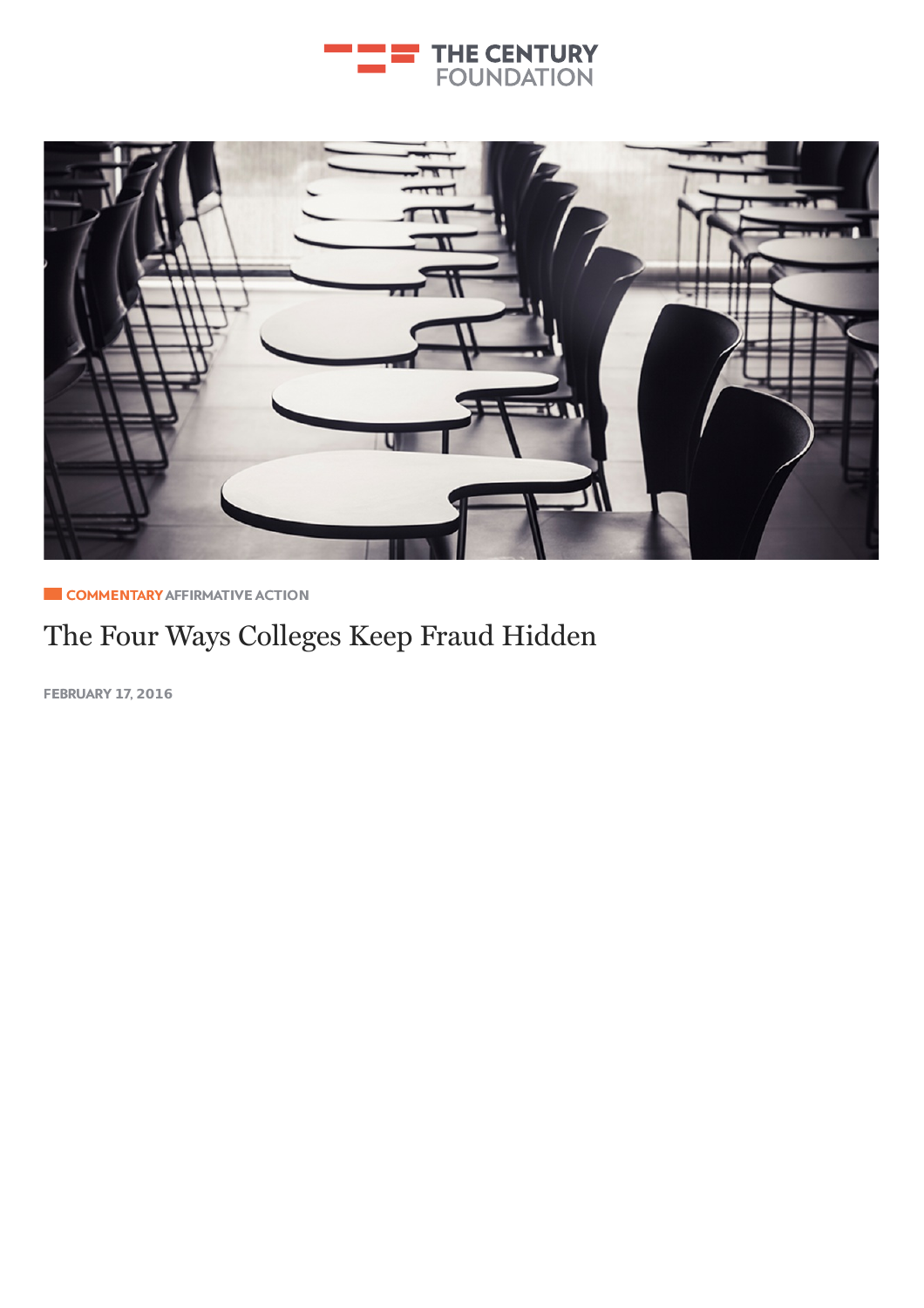For at least the past decade, many for-profit colleges have been using lies and [manipulation](https://www.nclc.org/images/pdf/pr-reports/for-profit-gov-investigations.pdf) to recruit students. The victims are mostly from low-income neighborhoods, targeted because the federal government will provide the maximum amount of student loans and grants to those students. Seeking that money, these colleges set their tuition high, but only offer a low-quality education in return. Many students drop out, or, i they do graduate, are not prepared to compete for well-paying jobs—and all are saddled with troublesome levels of student debt.

Much of this scandalous abuse of students and taxpayers could have been avoided if regulators and law enforcement agencies were aware sooner of this exploitation. Why did it take so long for concrete evidence to surface?

As it turns out, these colleges use underhanded strategies to prevent student complaints and grievances from ever reaching the agencies that could do anything about them. The schools shield their bad behavior from view by steering complaints away from government officials, preventing students from going to court, requiring students to keep their complaints confidential, and prohibiting students from teaming up with their similarly exploited peers.

How do these schools sweep their predatory behavior under the rug? By burying clauses in the fine-print of contracts that students sign when they enroll, limiting or outright prohibiting them from seeking attention or restitution for these colleges' fraud.

## 1. No Complaining to Anyone but Us

"Agreement to submit to AIU's Grievance Procedure: The Student agrees to submit any claim, dispute, or controversy that the Student may have arising out of or relating to his or her recruitment, enrollment, attendance, education, financial aid assistance, or career services assistance by AIU to AIU's Grievance Procedure set forth in the AIU catalog. The parties agree to participate in good faith in AIU's Grievance Procedure. Compliance with AIU's Grievance Procedure is mandatory and is a condition of precedent to the Student commencing arbitration or otherwise pursuing his or her claim."

– Excerpt from a from an enrollment agreement used by a for-profit school in the United States.

One of the most egregious provisions that these disreputable colleges have required students to sign is a requirement that students can complain to no one but the school itself. Every college has an office students can go to for help, but the excerpt above is not the usual, friendly notice about the school's interest in hearin students' concerns. Instead, the paragraph requires the student that has a complaint to take it to the school and to no one else not the accrediting agency, not the state agency that licenses the school, and not the federal government that financed the education. This provision—which the student must agree to in order to enroll—allows the school to prevent any pattern of complaints from ever reaching the authorities.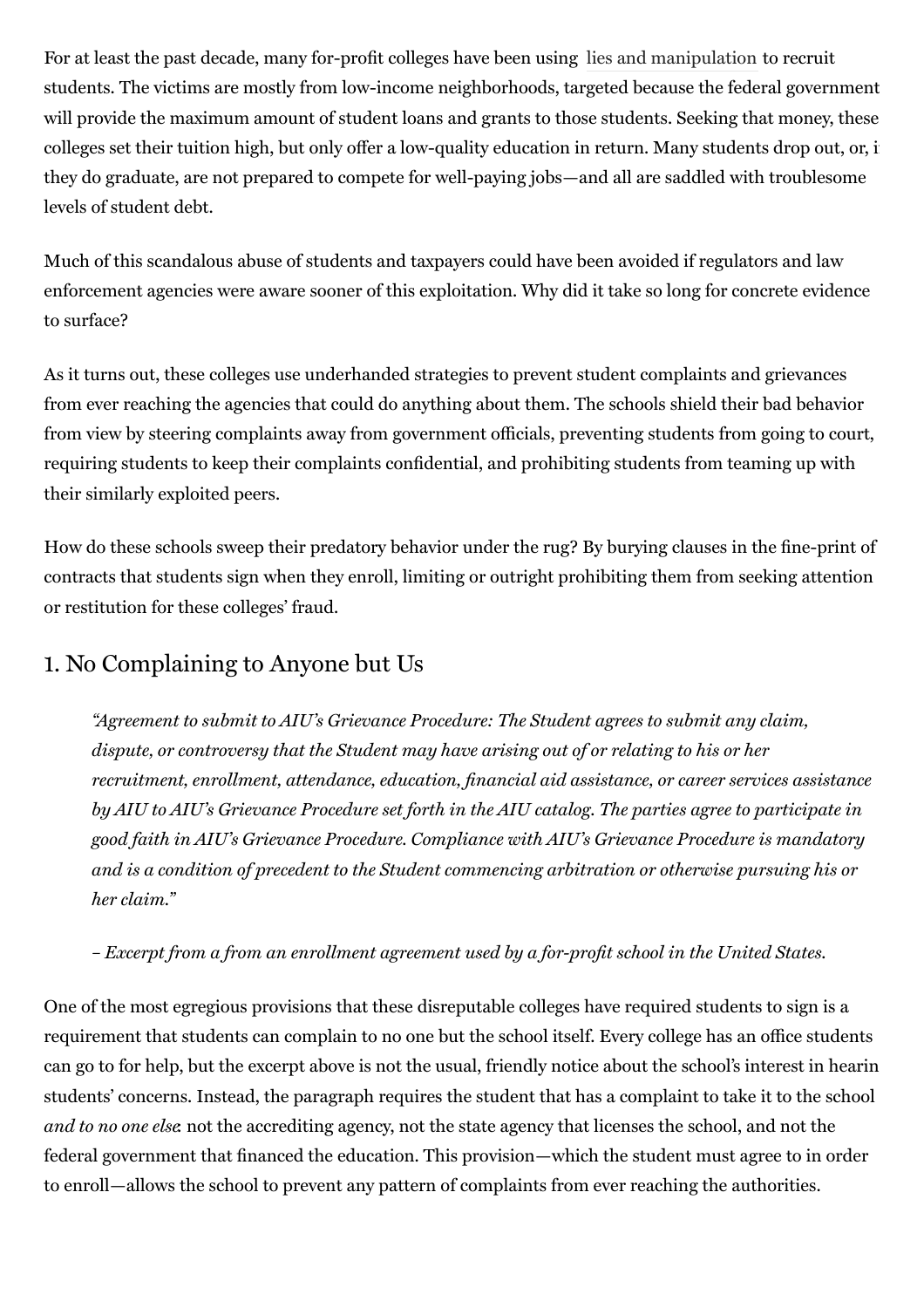When students do complain to government agencies, the schools accuse them of failing to comply with the contract they signed. For example, a veteran who complained to the Department of Veterans Affairs about his experience at ITT Technical Institute received a letter from the college in November chastising him for failing to use the complaint procedure that he had agreed to when he enrolled. Veterans [Education](http://veteranseducationsuccess.org/) Success, a veterans support group, reports that many veterans who had complained about ITT received the same letter.

### 2. No Judge or Jury Allowed

"Any controversy or claim arising out of, or relating to, this agreement, or breach thereof, no matter how pleaded or styled, shall be settled by arbitration in accordance with the Commercial Rules of the American Arbitration Association, and judgment upon the award rendered by the arbitrator(s) may be entered in any court having jurisdiction."

– Excerpt from a from an enrollment agreement used by a for-profit school in the United States.

A second strategy colleges use to hide fraud is to make sure that students do not have a right to go to court. Arbitration can be a reasonable way to solve disputes—when it is the chosen method of resolution by each party. However, clauses such as this one require students to give up the ability to choose the type of resolution. Additionally, when students sign up for school, they have no way of knowing what types of grievances they may later have. Colleges who require [arbitration](http://www.nytimes.com/2015/11/02/business/dealbook/in-arbitration-a-privatization-of-the-justice-system.html?_r=1) do so because it is usually rigged in their favor.

### 3. No Teaming Up with Others

"The arbitration shall not include any party other than the College and Student, and shall not be joined or consolidated with any other arbitration."

– Excerpt from a from an enrollment agreement used by a for-profit school in the United States.

Teamwork is one of the most important lessons that students learn in college; whether in the workplace, the community, or in politics, there is strength in numbers. Disreputable colleges seek to guarantee that they will only have to deal with individual students, at their weakest. As a group, students who are wronged are more likely to have the confidence and persistence to insist that their complaints be addressed. In addition, groups of victims are more able to afford legal assistance. Colleges prohibit group action by requiring students, when they enroll, to sign a promise that they will not to team up with other parties to complain about the college.

#### 4. Keep Quiet or We'll Sue You